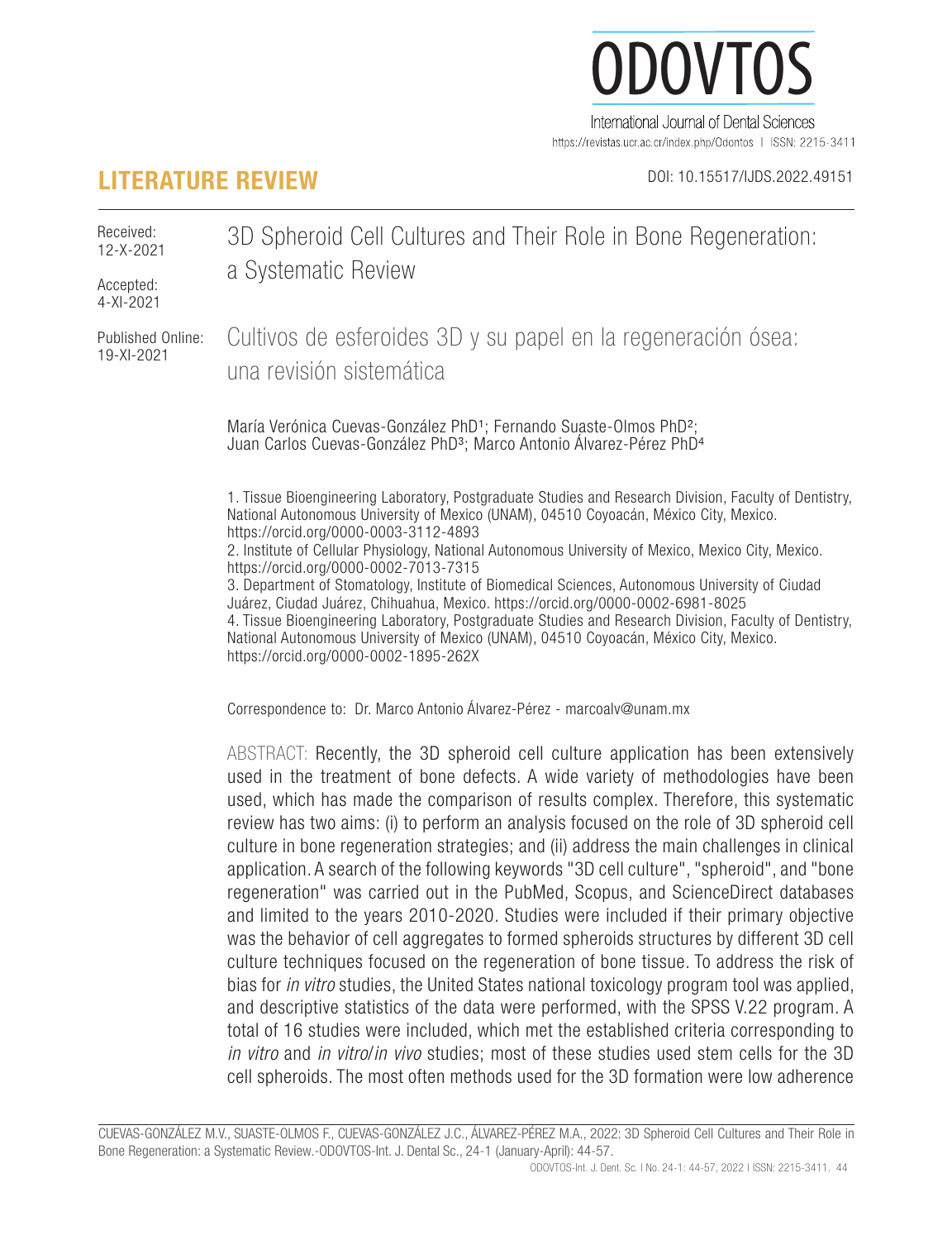surface and rotational methods, moreover, mesenchymal stem cells were the cell line most frequently used because of their regenerative potential in the field of bone tissue engineering. Although the advances in research on the potential use of 3D spheroids in bone regeneration have made great strides, the constant innovation in cell spheroid formation methodologies means that clinical application remains in the future as strategy for 3D tissue bioprinting.

KEYWORDS: Bone tissue engineering; 3D cell culture; 3D spheroid; Mesenchymal stem cells; 3D culture environment; Bone regeneration.

RESUMEN: Recientemente, la aplicación del cultivo 3D de esferoides se ha utilizado ampliamente en el tratamiento de defectos óseos. La variedad de metodologías para lograr los cultivos 3D de esferoides ha hecho compleja la comparación de resultados. Por tanto, esta revisión sistemática tiene dos objetivos: (i) realizar un análisis centrado en el papel de los cultivos 3D de esferoides en las estrategias de regeneración ósea; y (ii) abordar los principales desafíos en la aplicación clínica. Se realizó una búsqueda de las siguientes palabras clave "cultivo celular 3D", "esferoide" y "regeneración ósea" en las bases de datos PubMed, Scopus y ScienceDirect y se limitó a los años 2010-2020. Se incluyeron los estudios si su principal objetivo era el comportamiento de agregados celulares para generar las estructuras esferoidales desarrollados por diferentes técnicas de cultivo celular 3D enfocadas a la regeneración del tejido óseo. Para abordar el riesgo de sesgo de los estudios *in vitro*, se aplicó la herramienta del programa nacional de toxicología de Estados Unidos y se realizaron estadísticas descriptivas de los datos, con el programa SPSS V.22. Se incluyeron un total de 16 estudios, que cumplieron con los criterios establecidos correspondientes a estudios *in vitro* e *in vitro*/*in vivo*; la mayoría de estos estudios utilizaron células troncales para generar los esferoides celulares 3D. Los métodos más utilizados para la formación de los esferoides 3D fueron la superficie de baja adherencia y los métodos de rotación, asimismo, la línea celular de células troncales mesenquimales fueron las más utilizadas debido a su gran potencial regenerativo en el campo de la ingeniería de tejidos óseos. Aunque los avances en la investigación sobre el uso potencial de los cultivos celulares de esferoides 3D en la regeneración ósea han logrado grandes avances, la constante innovación en las metodologías de la generación de esferoides 3D deja claro que la aplicación clínica de estos permanecerá en el futuro como estrategia en la bioimpresión tisular.

PALABRAS CLAVE: Ingeniería de tejido óseo; Cultivo celular 3D; Esferoides; Células troncales mesenquimales; Ambientes de cultivos 3D; Regeneración ósea.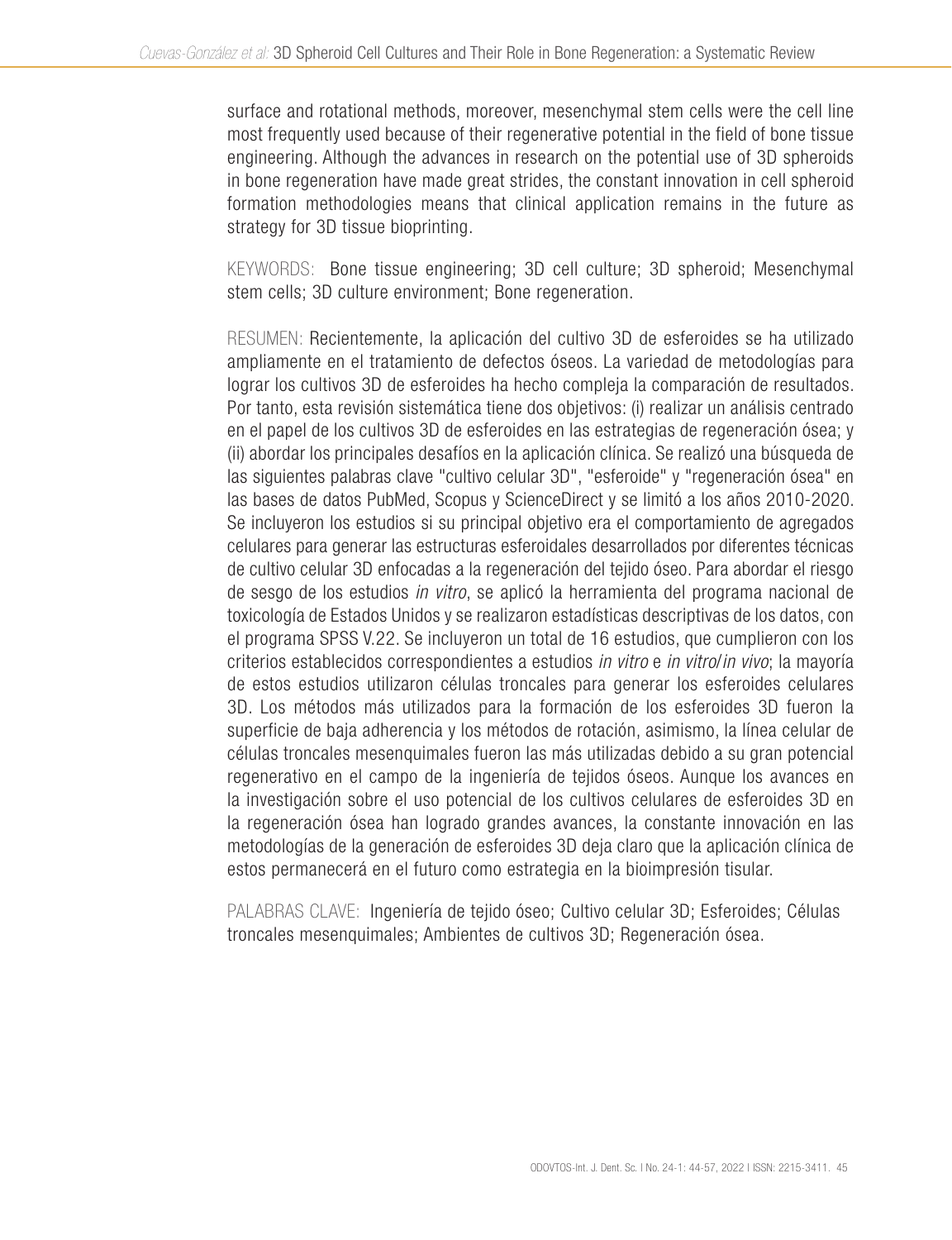# INTRODUCTION

Damage to bone tissue due to trauma or the presence of pathology represents a challenge at the time of treatment. Certain conditions, such as diabetes, osteoporosis, development of neoplasms, or very extensive lesions, hinder the healing process (1). The regeneration strategy -the autograft- is considered the gold standard; however, it has the great disadvantage of presenting high resorption rates and sometimes developing low-quality bone tissue and morbidities that may occur at the donor site (2).

To avoid these limitations the concept of tissue engineering was developed, which focuses on the use of biomaterials that act as scaffolds that mimic the extracellular matrix of the tissue to be regenerated, together with cells with high regenerative potential (3). Three-dimensional (3D) cell culture is a strategy that has been studied alone or in combination with scaffolds for tissue regeneration. The main characteristic of this type of cell culture is the interaction of the cells with the environment in its three dimensions, which allows them to maintain a similar morphology that resembles an *in vivo* physiological microenvironment, favoring survival, gene expression, and differentiation potential, among others (4).

In the field of tissue regeneration, the application given to 3D cell culture has been very broad. In a recent study, the co-culture behavior of cell spheroids of periodontal ligament stem cells and human umbilical vein endothelial cells was analyzed, showing enhanced new cementum formation (5). In contrast, umbilical cord stem cell spheroids have shown potential in the differentiation of Schwann cells, demonstrating possible future application in the regeneration of peripheral nerves (6).

However, the number of projects that focus on the potential of this type of 3D cell spheroid culture in the treatment of bone defects has been significantly increasing in recent years. A variety of methodologies have been used for developing 3D spheroids culture formation making the comparison of results complex; thus, this systematic review aims to (i) perform a critical analysis focused on the current role of 3D cell spheroid culture in bone regeneration strategies; and (ii), address the main challenges in the experimental phase in order to optimize the clinical application of the 3D spheroid strategy of culture. The review was based on the PRISMA criteria by consulting the PubMed, Scopus, and ScienceDirect databases. Studies whose main objective was the behavior of 3D spheroid culture in bone tissue regeneration were selected; *in vitro* and *in vivo* studies were considered.

# MATERIALS AND METHODS

### RESEARCH QUESTION

What is the role of 3D cell spheroid culture in bone tissue regeneration?

### SELECTION CRITERIA

#### *INCLUSION*

- Studies whose main objective was the formation of spheroids using different 3D cell culture techniques focused on bone tissue application.
- *• In vitro*/*in vivo* studies were considered.
- Response behavior of spheroids to bone tissue.

#### *EXCLUSION*

• Studies whose main objective was the analysis of a biomaterial or scaffold and not the spheroid formation.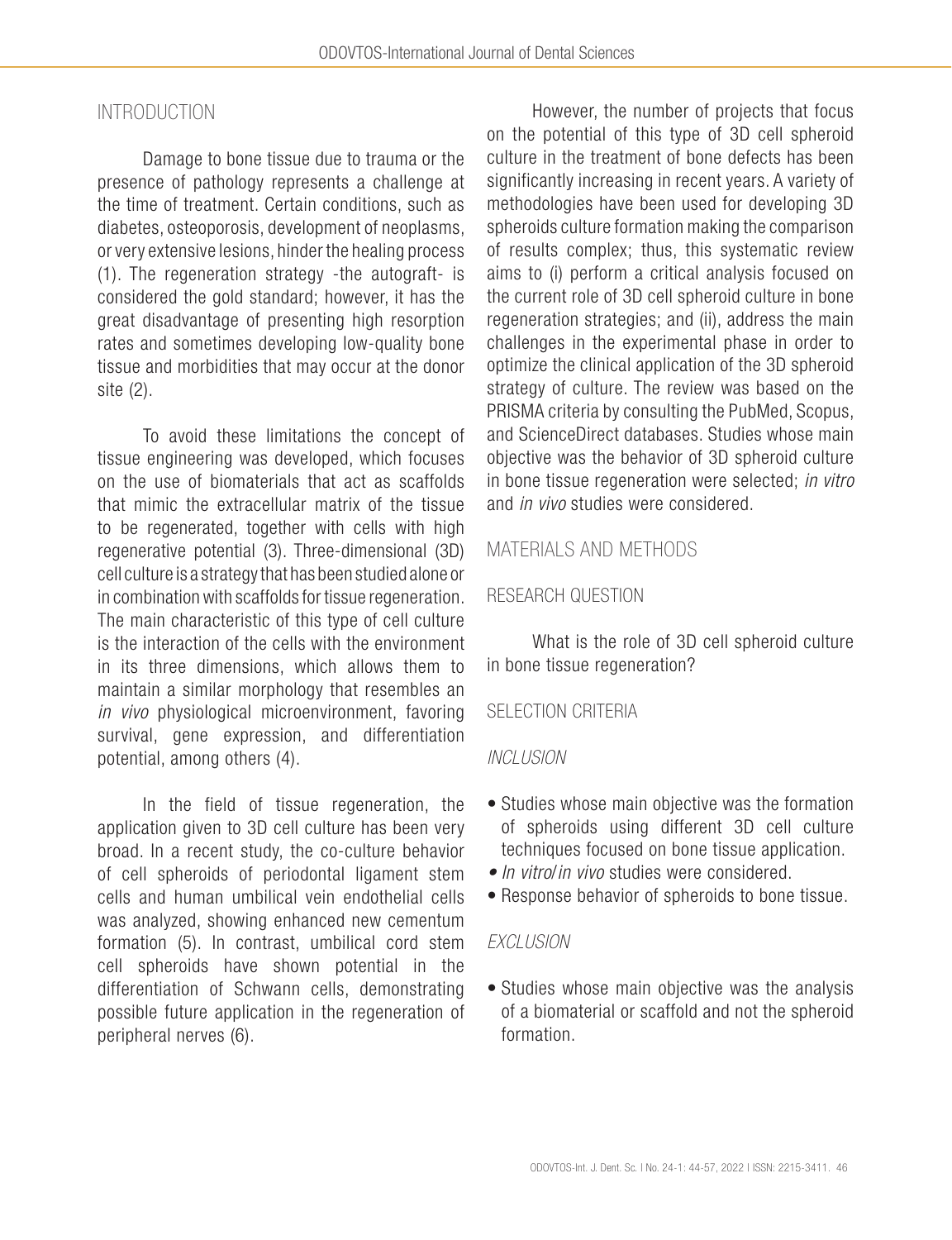- Studies where the application was not focus on bone tissue.
- Studies in a language other than English or Spanish.

# SEARCH STRATEGY

The search was carried out in the electronic databases PubMed, Scopus, and ScienceDirect, using the following keywords: "3D cell culture", "spheroid", and " bone regeneration", employing independent search strategies with the Boolean operators "OR" and "AND". An additional search of the references of the selected studies was carried out to detect potential studies that met the selection criteria. The investigation was limited to the years 2010-2020.

## SELECTION OF STUDIES

For the selection of the studies, initial filtering was performed for each title and abstract that mentioned the analysis of 3D cell culture spheroid in bone regeneration. The selected studies were placed in a bibliographic database in which second full-text filtering was performed to identify specific bibliographies that met the established criteria. The selection of the studies was carried out independently by two reviewers; in case of discrepancy, a third reviewer participated.

### DATA EXTRACTION AND ANALYSIS

The information collected was the type of study (*in vitro*/*in vivo*); the type of cells used for the formation of cell spheroid; the methodology used for 3D cell culture of developing spheroids; the number of cells; and a brief description of the objectives and conclusions of the studies. Due to the review's objective, only descriptive statistics of the data collected were performed, reporting measures of central tendency for quantitative variables and frequencies for qualitative variables. The data were entered into the SPSS V.22 program.

### RISK OF BIAS

In order to guarantee the transparency of the results, the evaluation of risk of bias was carried out. The risk-of-bias tool to address *in vitro* studies developed by the United States National Toxicology Program was applied (7). The evaluation was performed independently by two evaluators.

### RESULTS

# SEARCH STRATEGY

In the first search performed in the different databases, 326 studies were identified; when the first filtering was performed by title and abstract, 87 articles were selected. The studies were placed in a bibliographic database to identify repeated studies and those that did not meet the selection criteria. A total of 71 studies were eliminated, and only 16 studies were identified that focused on analyzing the behavior of cell spheroid alone without the presence of scaffolds (Figure 1).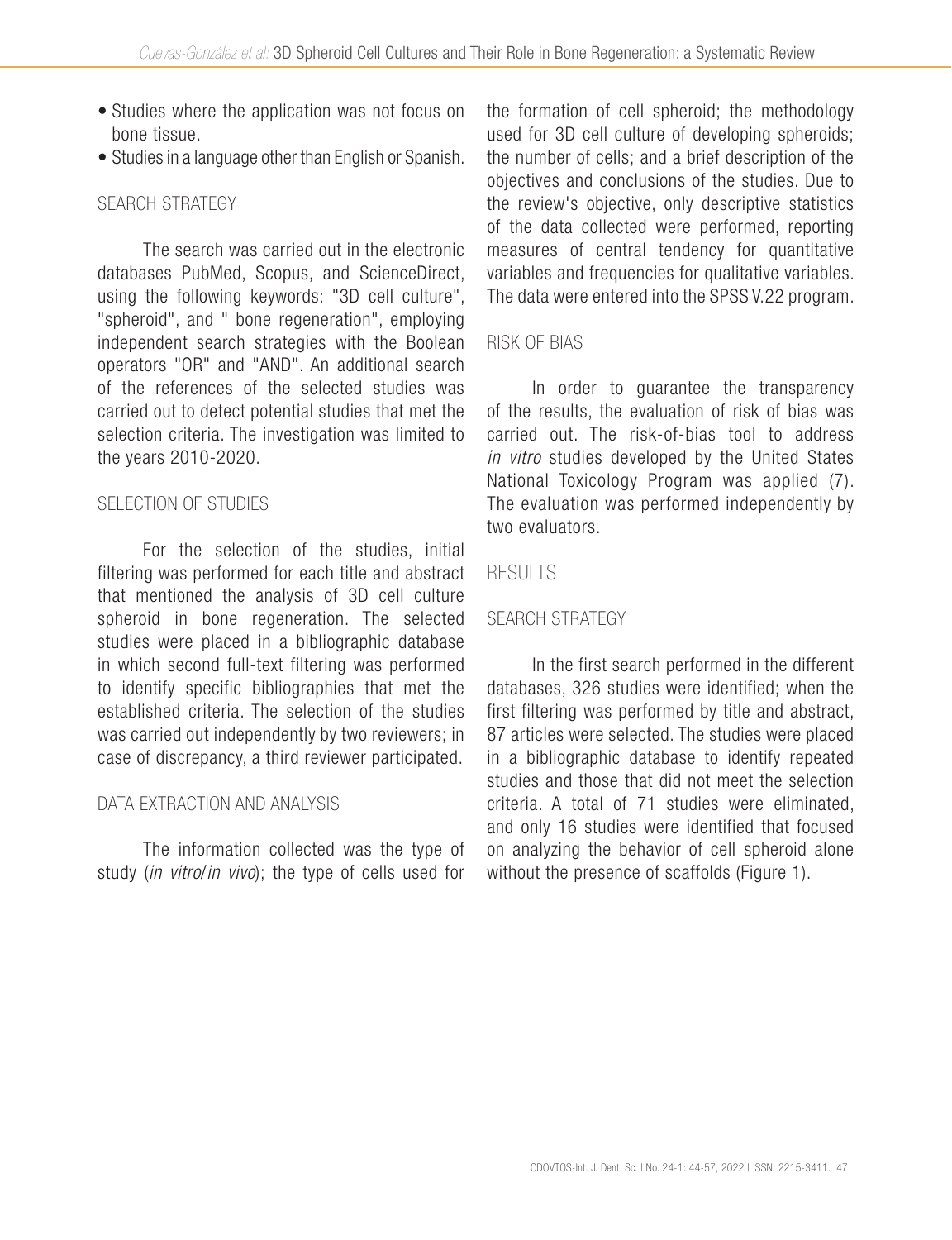

Figure 1. PRISMA flow chart representation of the search strategy in databases.

#### DESCRIPTION DATA

Of the 16 studies selected, 50% corresponded to *in vitro* projects (8 studies) and the remaining 50% to *in vitro*/*in vivo* studies (n=14; 87.5%) of the articles reviewed used stem cells for the formation of cell spheroid from different origins: adipose tissue, bone marrow, gingival, rat, or human. The number of cells used to fabricate cell aggregates ranged from 1000 or 2000 to  $1\times10^7$  cells. The most common methodology for 3D cell culture development was low adhesion surfaces in 8 of the studies evaluated (Table 1).

#### RISK OF BIAS

For the risk of bias analysis, a modification of the tool used was made using only questions related to experimental conditions, blinded studies, exclusion of cases or samples, and analysis of the results. The evaluation showed that the total number of included studies had a low level of risk of bias as shown in Table 2.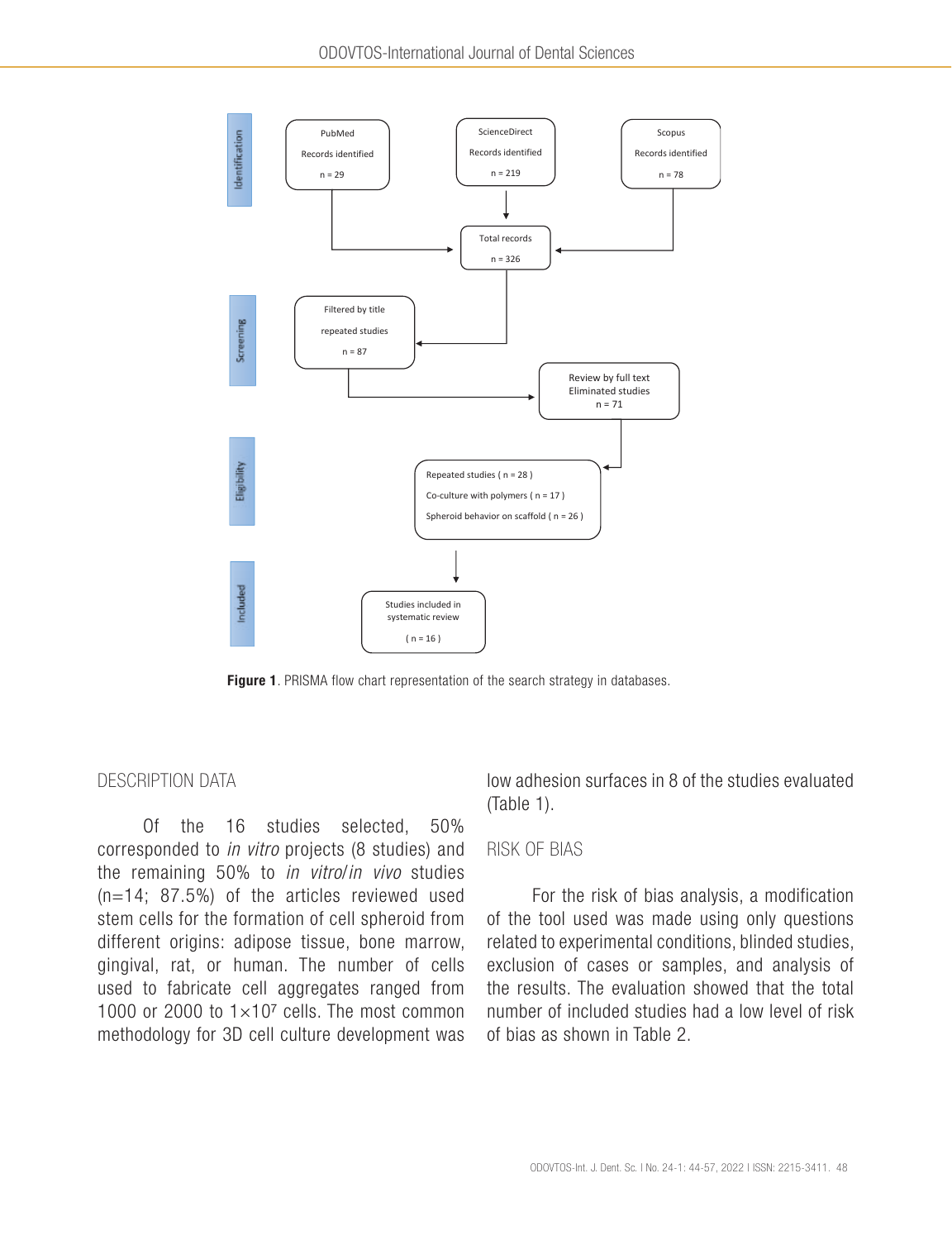Table 1. Information from the selected studies related to the type of study, *in vitro* or *in vivo*, the cells used for the development of 3D spheroid cell culture, technique, number of cells, objective, and conclusion.

|                                     |                         |                                                                                                                                     | <b>Spheroid formation methodology</b> |                 |                                                                                                                                                                                                                                                       |                                                                                                                                                                                                                                                                                                                  |  |
|-------------------------------------|-------------------------|-------------------------------------------------------------------------------------------------------------------------------------|---------------------------------------|-----------------|-------------------------------------------------------------------------------------------------------------------------------------------------------------------------------------------------------------------------------------------------------|------------------------------------------------------------------------------------------------------------------------------------------------------------------------------------------------------------------------------------------------------------------------------------------------------------------|--|
| <b>Study</b>                        | <b>Type of</b><br>study | <b>Cells</b>                                                                                                                        | <b>Technique</b>                      | # Cells/mL      | <b>Objetive</b>                                                                                                                                                                                                                                       | <b>Conclusions</b>                                                                                                                                                                                                                                                                                               |  |
| He et al.<br>$(2017)$ $(8)$         | in vitro/in vivo        | Mouse cranial<br>stem cell                                                                                                          | Low attachment<br>culture             | $2\times10^{5}$ | Spheroid culture might<br>favor the expansion of<br>cranial stem cells and<br>promote maintenance of<br>their stemness.                                                                                                                               | The development of<br>a reliable protocol to<br>isolate stem cells from<br>mouse calvaria and their<br>regulation by specific<br>chemical inhibitors of<br>PI3K/AKT signaling<br>pathways may be effective<br>agents to modulate cranial<br>bone repair by targeting<br>specific stem cells in local<br>tissues. |  |
| Moritani et al.<br>$(2018)$ $(9)$   | in vitro/in vivo        | Human<br>periodontal<br>ligament<br>mesenchymal<br>stem cells                                                                       | Microwell chips                       | $2\times10^3$   | Examine the stemness<br>of spheroid hPDL-MSCs<br>isolated from hPDLs and<br>their osteogenic potential<br>of hPDL-MSC spheroids.                                                                                                                      | Spheroid form of<br>PDL-MSCs enhances<br>osteogenic potential by<br>increasing the expression<br>of osteogenic genes.                                                                                                                                                                                            |  |
| Suenaga et al.<br>$(2015)$ $(10)$   | in vitro/in vivo        | Human<br>bone-marrow-<br>derived MSC                                                                                                | Rotational<br>culture system          | $1 \times 10^7$ | Assess the effectiveness<br>of the MSC-spheroids<br>generated by the<br>rotation culture system<br>in the repair of cranial<br>bone defects in a<br>well-established rat model.                                                                       | MSC-spheroids may simply<br>induce an osteogenic<br>response, enhancing<br>osteoblast recruitment to<br>the implantation site.                                                                                                                                                                                   |  |
| Yamaquchi et al.<br>$(2014)$ $(11)$ | in vitro/in vivo        | Bone marrow<br>stem cells                                                                                                           | Low attachment<br>culture             | $1 \times 104$  | Examine the antigenerative<br>potential of the spheroids<br>of rMSCs isolated from<br>bone marrow compared<br>with monolayer rMSC.                                                                                                                    | In vitro and in vivo results<br>reveal that MSCs in the<br>spheroid culture exhibit<br>enhanced osteogenic<br>efficiency compared with<br>those in the monolayer<br>culture.                                                                                                                                     |  |
| Imamura et al.<br>$(2020)$ $(12)$   | in vitro/in vivo        | Mouse bone<br>marrow stromal<br>precursor                                                                                           | Low attachment<br>culture             | $4\times10^{5}$ | Examine the effects of<br>transplanting wild-type or<br>knockout spheroid MSCs<br>on new bone formation<br>in mice calvarial defect<br>model.                                                                                                         | 3D spheroid MSCs<br>exhibited increased<br>stemness molecules,<br>and the expression<br>of osteogenesis-<br>related molecules was<br>upregulated in 3D<br>spheroid MSCs together<br>with the activation of<br>Wnt/ß-catenin signaling.                                                                           |  |
| Walser et al.<br>$(2013)$ $(13)$    | in vitro/in vivo        | Primary human<br>osteoblasts,<br>human dermal<br>microvascular<br>endothelial<br>cells and<br>normal human<br>dermal<br>fibroblasts | Low attachment<br>culture             | $5\times104$    | Generate spheroid-<br>based individual<br>vascularization units for<br>bone tissue engineering<br>by aggregating different<br>combinations of primary<br>HOB, HDMEC and normal<br>human dermal fibroblasts<br>in the form of co-culture<br>spheroids. | <b>HOB-HDMEC</b> spheroids<br>exhibit a high viability<br>and rapidly develop a<br>functional vascularization<br>after transplantation.                                                                                                                                                                          |  |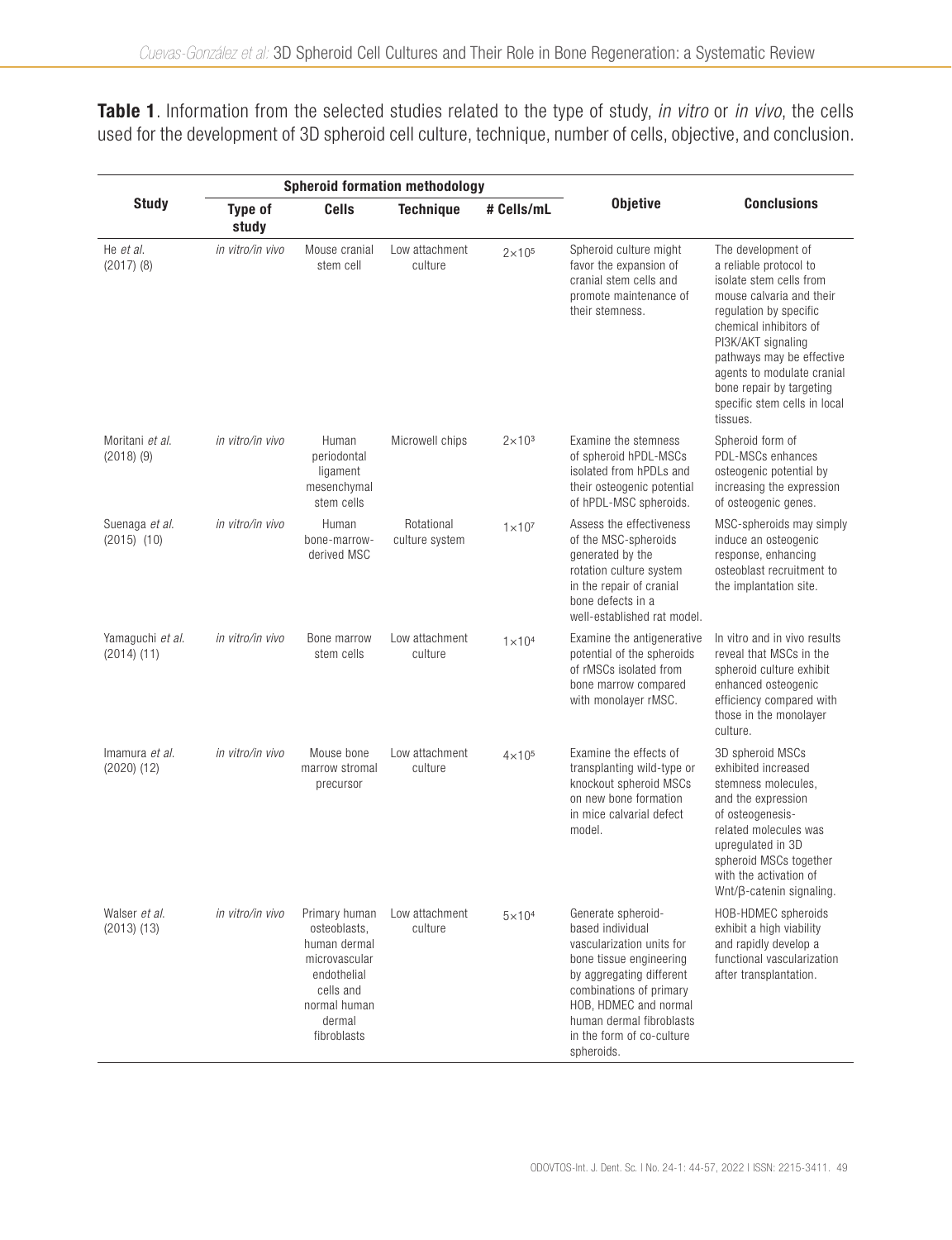|                                    |                         |                                                               | <b>Spheroid formation methodology</b> |                     |                                                                                                                                                                                                                                                                                   |                                                                                                                                                                                                                                                                          |  |
|------------------------------------|-------------------------|---------------------------------------------------------------|---------------------------------------|---------------------|-----------------------------------------------------------------------------------------------------------------------------------------------------------------------------------------------------------------------------------------------------------------------------------|--------------------------------------------------------------------------------------------------------------------------------------------------------------------------------------------------------------------------------------------------------------------------|--|
| <b>Study</b>                       | <b>Type of</b><br>study | <b>Cells</b>                                                  | <b>Technique</b>                      | # Cells/mL          | <b>Objetive</b>                                                                                                                                                                                                                                                                   | <b>Conclusions</b>                                                                                                                                                                                                                                                       |  |
| Tiaden et al.<br>$(2012)$ $(14)$   | in vitro/in vivo        | Human<br>bone-marrow-<br>derived MSC                          | Hanging drop<br>technique             | $2.5 \times 10^{3}$ | Examine the effects<br>of recombinant<br>mammalian HTRA1 on<br>the osteogenesis of<br>human BMSCs and matrix<br>mineralization.                                                                                                                                                   | HTRA1 is a positive<br>regulator of both<br>osteogenesis of MSCs<br>and mineralization<br>of differentiating<br>bone-forming cells,<br>possibly at the expense of<br>adipogenic differentiation.                                                                         |  |
| Rumiński et al.<br>$(2020)$ $(15)$ | in vitro                | Adipose-<br>derived<br>mesenchymal<br>stem cells              | Low attachment<br>culture             | $1 \times 10^{4}$   | Study the effect of<br>cAMP regulation on the<br>osteogenic differentiation<br>of ADSCs by employing<br>a 3D spheroid culture<br>to provide improved<br>osteogenic stimulation<br>and analyze the possible<br>role of protein kinase A<br>activity in 3D-induced<br>osteogenesis. | cAMP level manipulation<br>might be used to steer the<br>differentiation of ADSCs<br>into osteoblasts prior<br>to implantation on 3D<br>scaffolds in prospective<br>bone-regeneration clinical<br>studies.                                                               |  |
| Yamamoto (2014)<br>(16)            | in vitro                | Mouse dental<br>papilla cells                                 | Low attachment<br>culture             | $3\times104$        | Evaluate the effects of 3D<br>spheroid culture on the<br>phenotype immortalized<br>MDPs that have the<br>ability to differentiate into<br>odonto/osteoblasts.                                                                                                                     | 3D spheroid culture<br>promotes odonto/<br>osteoblastic differentiation<br>of MDPs and is probably<br>mediated by integrin<br>signaling.                                                                                                                                 |  |
| Kamoya et al.<br>$(2016)$ $(17)$   | in vitro                | Mouse<br>bone-marrow-<br>derived<br>mesenchymal<br>stem cells | Oxy-chip                              | $100 \times 10^{4}$ | Compare the osteoblastic<br>differentiation of the<br>mouse bone-marrow-<br>derived mesenchymal<br>stem cells grown on<br>the Oxy chip to those<br>grown on a conventional<br>non-oxygen permeable<br>chip as well as a<br>monolayer culture.                                     | The oxygenated spheroid<br>culture system improved<br>the cell viability and<br>osteoblastic differentiation,<br>and inhibited alternate<br>differentiation pathways.                                                                                                    |  |
| Saiz et al.<br>$(2019)$ $(18)$     | in vitro/in vivo        | Rat bone<br>marrow stromal<br>cells                           | Rotational<br>culture system          | $5\times10^6$       | Bone formation would be<br>enhanced by local myokine<br>presentation, and the<br>myoblast secretome would<br>be augmented by exposure<br>to factors secreted by MSC<br>spheroids.                                                                                                 | The synergistic<br>presentation of SPH-MYO<br>with rBMSCs resulted in<br>significant increases in<br>bone volume and near<br>complete bridging in 12<br>weeks.                                                                                                           |  |
| Fu et al.<br>$(2018)$ $(19)$       | in vitro/in vivo        | Rat bone<br>marrow<br>mesenchymal<br>stem cells               | Low attachment<br>culture             | $5 \times 10^3$     | Report mineralized ECM/<br>stem cell microspheroids,<br>in which self-assembly of<br>the stem cell spheroids<br>and mineralization of<br>the self-produced ECM<br>occurred simultaneously.                                                                                        | The mineralized ECM/<br>stem cell microspheroids<br>exhibited enhanced<br>stiffness and provided<br>a physiological<br>microenvironment<br>conducive to cell<br>proliferation, intracellular<br>communication, collagen<br>secretion, and osteogenic<br>differentiation. |  |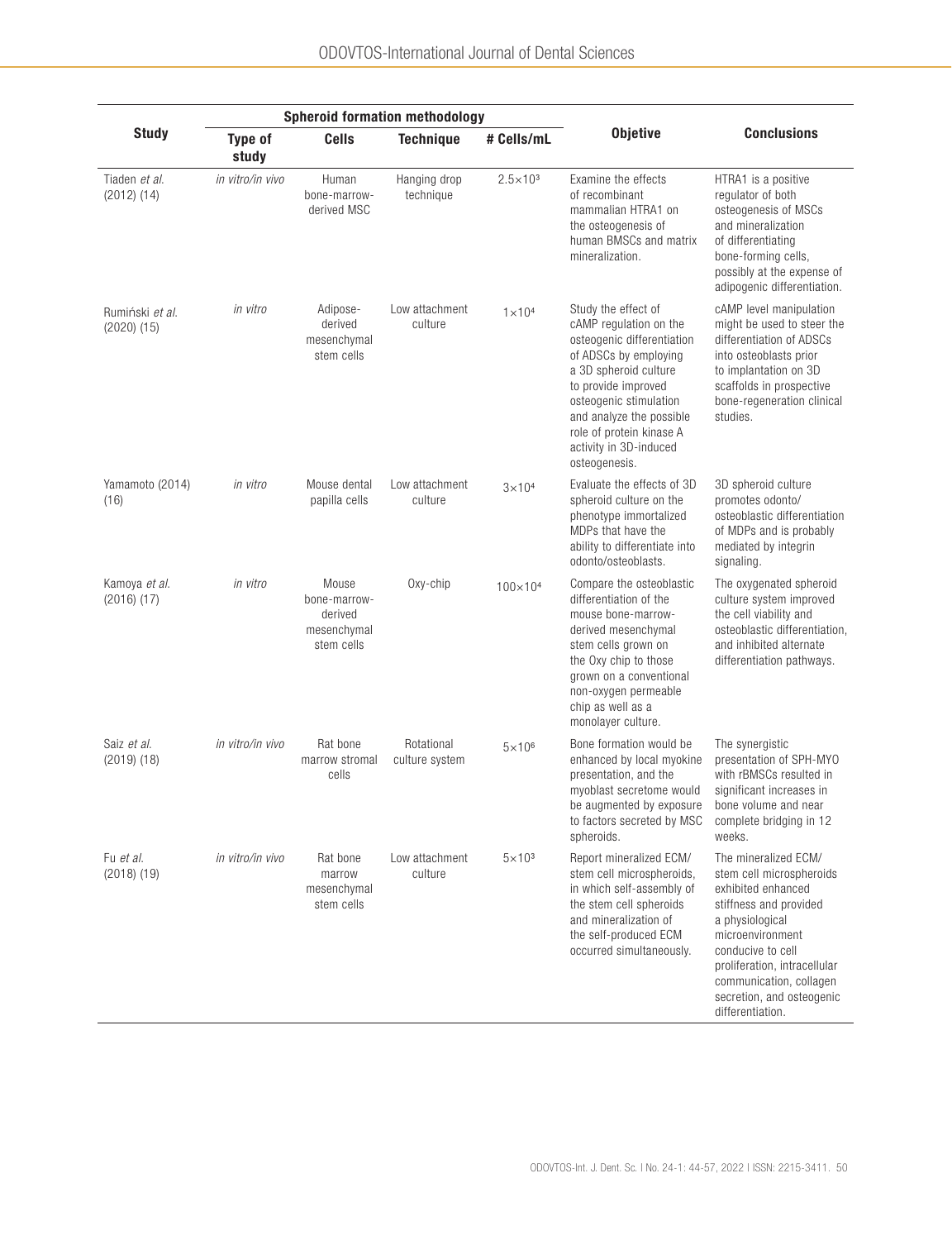|                                           |                                                    | <b>Spheroid formation methodology</b>  |                                                 |                       |                                                                                                                                                                                                                                                                                                                           |                                                                                                                                                                                                                                                                                                                                |  |
|-------------------------------------------|----------------------------------------------------|----------------------------------------|-------------------------------------------------|-----------------------|---------------------------------------------------------------------------------------------------------------------------------------------------------------------------------------------------------------------------------------------------------------------------------------------------------------------------|--------------------------------------------------------------------------------------------------------------------------------------------------------------------------------------------------------------------------------------------------------------------------------------------------------------------------------|--|
| <b>Study</b>                              | <b>Type of</b><br><b>Cells</b><br>study            |                                        | # Cells/mL<br><b>Technique</b>                  |                       | <b>Objetive</b>                                                                                                                                                                                                                                                                                                           | <b>Conclusions</b>                                                                                                                                                                                                                                                                                                             |  |
| Murphy et al.<br>$(2016)$ $(20)$          | in vitro                                           | Human<br>bone-marrow-<br>derived MSCs  | Hanging drop<br>technique                       | $15 \times 10^{3}$    | Osteogenically induced<br>MSCs formed into 3D<br>spheroids would exhibit<br>a more sustained<br>osteoblastic phenotype<br>than dissociated MSCs<br>when encapsulated in a<br>collagen hydrogel.                                                                                                                           | MSCs formed as spheroids<br>sustain their osteoblastic<br>phenotype better than<br>dissociated MSCs when<br>encapsulated within a<br>collagen hydrogel.                                                                                                                                                                        |  |
| Baraniak &<br>McDevitt<br>$(2012)$ $(21)$ | in vitro                                           | Murine<br>bone-marrow-<br>derived MSCs | Rotational<br>culture system                    | $1.8 - 6 \times 10^6$ | Form mesenchymal stem<br>cell spheroids of different<br>sizes using a forced<br>aggregation technique and<br>maintain in suspension<br>culture for extended<br>periods of time thereafter;<br>compare cell proliferation<br>and differentiation<br>potential spheroids to<br>conventional adherent<br>monolayer cultures. | The study demonstrates<br>the successful<br>development of a 3D<br>scaffold-free culture<br>system for MSCs that<br>maintains and enhances<br>the in vitro multipotent<br>differentiation of these<br>cells.                                                                                                                   |  |
| Gurumurthy et al.<br>$(2017)$ $(22)$      | in vitro                                           | Human adipose<br>derived stem<br>cells | Low attachment<br>culture                       | $50 \times 10^{4}$    | Study the in vitro<br>osteogenic activity of<br>hASCs, by culturing them<br>as spheroids in tissue<br>culture polystyrene plates<br>coated with polymer<br>elastin-like polypeptide.                                                                                                                                      | The use of the ELP-PEI<br>coating method for in vitro<br>3D spheroid culture shows<br>that hASCs cultured in<br>this way have improved<br>differentiation properties<br>compared to the 2D<br>monolayer culture.                                                                                                               |  |
| Rumiński et al.<br>$(2019)$ $(23)$        | in vitro<br>Human adipose<br>derived stem<br>cells |                                        | Rotational<br>$1 \times 10^3$<br>culture system |                       | Study spheroids generated<br>on non-adhesive surfaces<br>without providing any<br>external attachment<br>substrate throughout the<br>investigated culture period,<br>to elucidate the role of<br>a cell-derived spheroid<br>microenvironment<br>on ADSC osteogenic<br>commitment.                                         | Scaffold-free 3D spheroid<br>culture increased the<br>commitment of ADSCs into<br>pre-osteoblasts compared<br>to that of 3D scaffold and<br>monolayer conditions.<br>but efficient osteoblast<br>maturation and production<br>of the mineralized<br>extracellular matrix<br>required an attachment<br>substrate for the cells. |  |

3D, 3 dimensional; ADSC, adipose-derived stem cell; BMSCs, bone mesenchymal stromal cells; cAMP, cyclic adenosine monophosphate; ECM, extracellular matrix; hASCs, human adipose-derived stem cells; HDMEC, human dermal microvascular endothelial cells; HOB, human osteoblasts; hPDL-MSC, human periodontal ligament-mesenchymal stem cells; HTRA1, high-temperature requirement serine protease A1; MDPs, mouse dental papilla cells; PDL, periodontal ligament; rBMSCs, rat bone mesenchymal stem cells; rMSC, rat mesenchymal stem cells.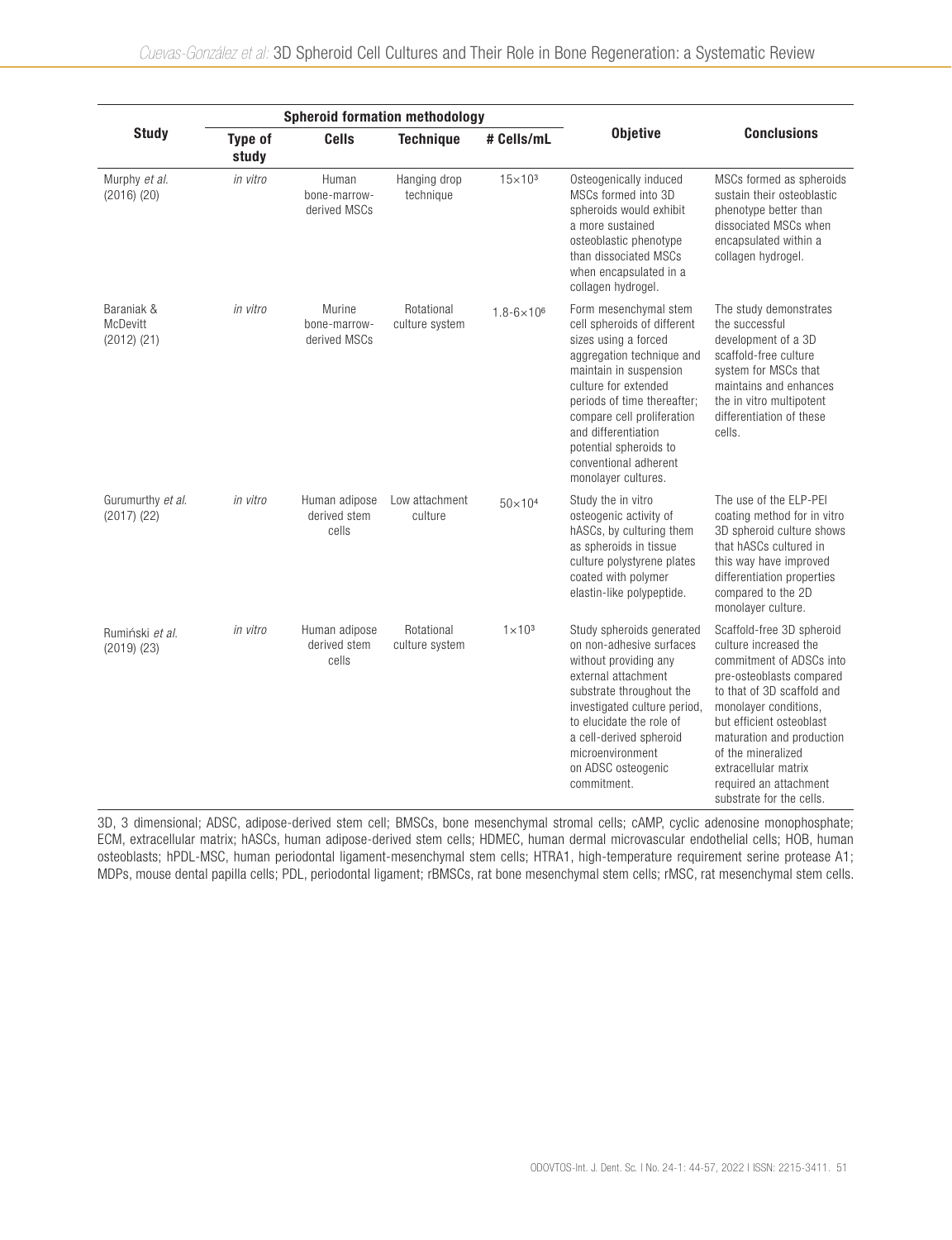| <b>Study</b>               | Q1     | Q <sub>2</sub> | Q3     | Q4     | Q5     | Q <sub>6</sub> | Q7     | <b>Risk</b> |
|----------------------------|--------|----------------|--------|--------|--------|----------------|--------|-------------|
| He et al. (2017)           | $+$    |                | $^{+}$ | $^{+}$ | $^{+}$ | $+$            | $+$    | Low         |
| Moritani et al. (2018)     | $+$    |                | $+$    | $^{+}$ | $^{+}$ | $+$            | $+$    | Low         |
| Suenaga et al. (2015)      | $+$    |                | $+$    | $^{+}$ | $+$    | $+$            | $^{+}$ | Low         |
| Yamaguchi et al. (2014)    | $^{+}$ |                | $^{+}$ | $^{+}$ | $^{+}$ | $+$            | $^{+}$ | Low         |
| Imamura et al. (2020)      | $+$    |                | $^{+}$ | $^{+}$ | $^{+}$ | $+$            | $+$    | Low         |
| Walser et al. (2013)       | $+$    |                | $+$    | $^{+}$ | $+$    | $+$            | $+$    | Low         |
| Tiaden et al. (2012)       | $+$    |                | $^{+}$ | $^{+}$ | $^{+}$ | $+$            | $^{+}$ | Low         |
| Rumiński et al. (2020)     | $^{+}$ |                | $^{+}$ | $^{+}$ | $^{+}$ | $+$            | $^{+}$ | Low         |
| Yamamoto et al. (2014)     | $+$    |                | $^{+}$ | $^{+}$ | $^{+}$ | $+$            | $^{+}$ | Low         |
| Kamoya et al. (2016)       | $^{+}$ |                | $^{+}$ | $^{+}$ | $^{+}$ | $+$            | $+$    | Low         |
| Saiz et al. (2019)         | $+$    |                | $+$    | $+$    | $+$    | $+$            | $+$    | Low         |
| Fu et al. (2018)           | $+$    |                | $^{+}$ | $^{+}$ | $^{+}$ | $+$            | $^{+}$ | Low         |
| Murphy et al. (2016)       | $+$    |                | $^{+}$ | $^{+}$ | $^{+}$ | $+$            | $^{+}$ | Low         |
| Baraniak & McDevitt (2012) | $+$    |                | $^{+}$ | $^{+}$ | $^{+}$ | $+$            | $^{+}$ | Low         |
| Gurumurthy et al. (2017)   | $^{+}$ |                | $^{+}$ | $^{+}$ | $^{+}$ | $+$            | $^{+}$ | Low         |
| Rumiński et al. (2019)     | $^{+}$ |                | $^{+}$ | $^{+}$ | $^{+}$ | $+$            | $^{+}$ | Low         |

Table 2. The risk of bias of the analysis.

## **DISCUSSION**

With the introduction of 3D cell culture, a much clearer and more accurate ap-proximation of cell behavior within an organism was achieved (24). Thus, its analysis in the field of bone regeneration has been widely addressed to optimize mineral tissue neoformation.

There are many methodological questions in the study of 3D cell culture, such as defining the culture method and determining the number of cells needed for the stability of the 3D structure after being seeded. Since 3D spheroid was discovered, different methodologies have been developed, including seeding cells on surfaces with low adhesion plates, rotational systems cultures that force the proximity between cells for the interaction of cell-cell contact, and suspension techniques that use the force of gravity for an initial approach to the cells. According to the information obtained, in most studies, the 3D spheroid formation is carried out on low adherence surfaces  $(n=8)$ . The main characteristic of this methodology is that the surface of the plate is not functionalized for improved the adherence of the cells to the bottom, thus the cells are floating, and the system does not exert forces that stimulate the proximity between the cells. Thus, as the cells are not being able to adhere to the surface of the plate, the cells begin to adhere to each other and starting the cell-cell signaling process allow to obtain a rounded morphology that is not modified, and the amount of nutrients that are received by the spheroid structure in the long-term culture is not limited (2).

The 3D cell spheroid culture, by its own structure, is characterized by a central region with an inadequate nutritional and oxygen supply, which allows a necrotic nucleus to be formed, and the high-density of the cell aggregates have a lower expression of markers in their nucleus related to cell proliferation (25). Therefore, it has been recommended that in 3D aspects, spheroids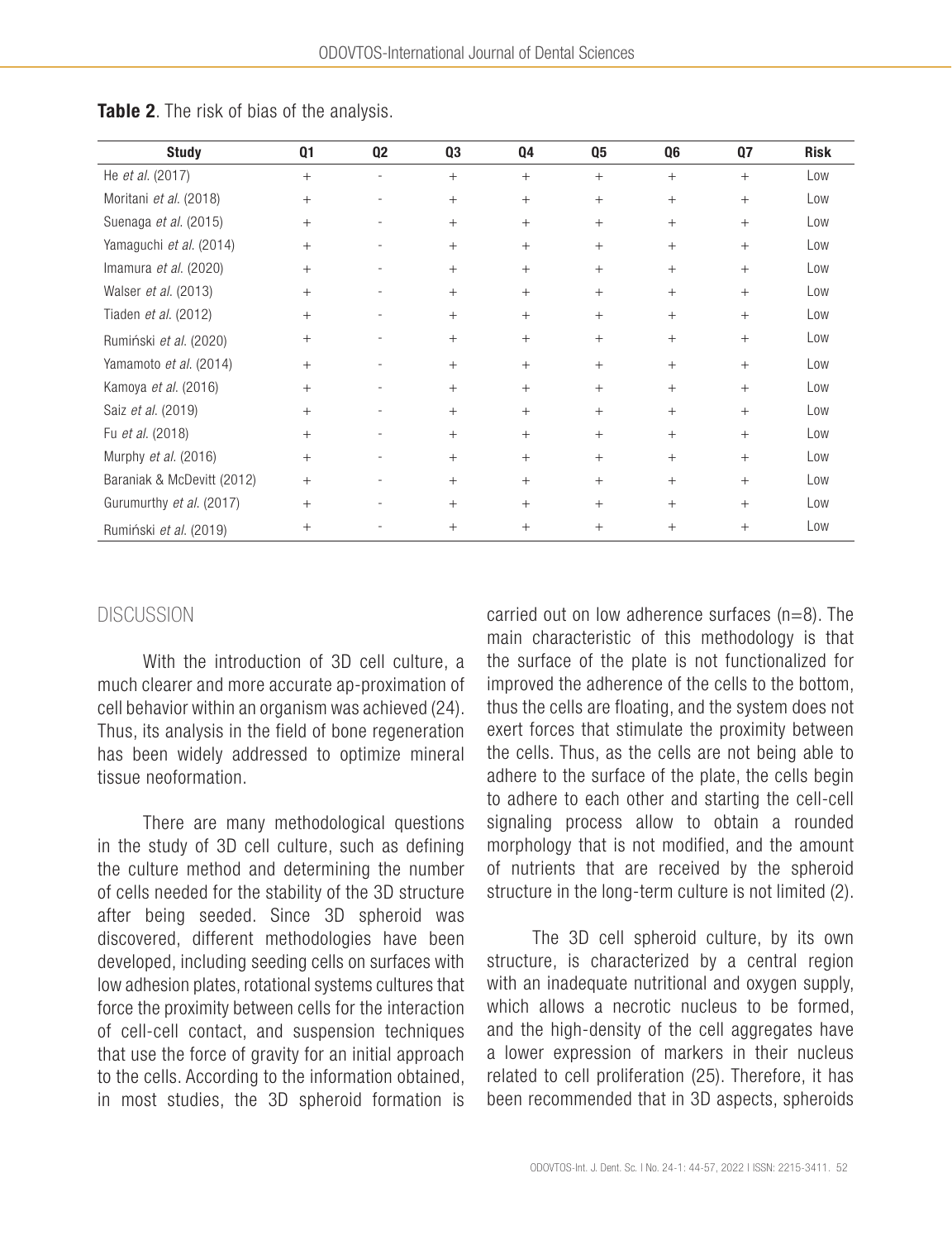with smaller morphology of approximately 150 µm in diameter decrease the hypoxic areas and improve the survival (26). For this reason, one of the technical challenges of 3D cell spheroid culture is to establish the optimal number of cells in such a way that the 3D spheroid structure remains vital and stable for long periods of time. The number of cells recommended for the formation of stable spheroids is diverse throughout the literature; however, according to the results obtained, the cell density could be optimized from 1000 or 2000 cell/mL to millions of cells/mL depends on the application of the spheroid.

To limit the variability in the size of 3D cell spheroid, different methodologies have been developed, such as the use of micropatterns based on the use of biomaterials that favor cell adhesion in a determined area, so the cell spheroid will have a con-trolled size (27), or on the use of devices that allow a constant supply of oxygen, pre-venting hypoxia and necrosis of the nucleus by the forming spheroids with a cell density of  $2.5 \times 10^5$  (17).

Furthermore, the formation of 3D cell spheroid could be carried out with a wide range of adults or tumor cell types where the applications of cell spheroid been used for oral carcinogenesis (28), brain and nerve tumors (29), drug and radiation testing (30,31), cardiac tissue (32), and cartilage tissue (33), to understand cancer, cell function, tissue formation, and bioprinting applications.

However, for bone tissue applications, the most commonly used cells are primary osteoblast and stem cells, either from bone marrow, adipose tissue, or dental tissues (8-23,34). These cells are characterized by clonality, self-renewal capacity, and the ability to differentiate into different lineages with the specific growth factor cocktail of induction; the 3D culture spheroid of stem cells maintains and potentiates these characteristics (35). According to the review carried out, this type of 3D spheroid has shown the capacity to support the expression of markers such as Nanog, Oct-4, and Sox-2, which potentiate the expression of alkaline phosphatase (ALP) -a marker of early expression in the mineralization process- (8,9, 23), and enhance the expression of genes related to the formation of the mineral extracellular matrix (9,11,23), or increase the recruitment of cells to the implant site (8,10). One of the molecular mechanisms involved in these behaviors is the activation of the Wnt/β-catenin pathway and SMADs that potentiate bone formation in vivo (12), and the mechanisms mediated by α2β1 integrins (16,20). The above demonstrates that 3D spheroid culture simultaneously activates multiple signaling pathways, which directly impacts the maintenance of stemness or the upregulation of stem cells to guide osteoblast differentiation and bone matrix formation.

With the above, we can elucidate that the study of 3D spheroids in bone regeneration is an issue with particular technical challenges. The main objectives are (i) the development of culture techniques that optimize the morphology of the cellular spheroid focusing on the uniform size, in combination with (ii) the development of devices that optimize the permeability of nutrients and oxygen inside the structure as an Oxy-chip (17). On the other hand, the study of the behavior of the 3D spheroid through the expression of markers related to the differentiation process towards the osteoblastic lineage should be approached with future implications for *in vivo* clinical applications. Undoubtedly, the cell source is a variable to be considered; the cells used most often are mesenchymal stem cells because of the characteristics previously described; bone-marrowderived stem cells are the ones with the highest level of characterization (10,12,14,17-21,34). However, the challenge for obtaining these particular stem cells is a major limitation when considering the possible clinical dental application, so the search for other sources -such as adipose tissue or different types of oral tissues- has become the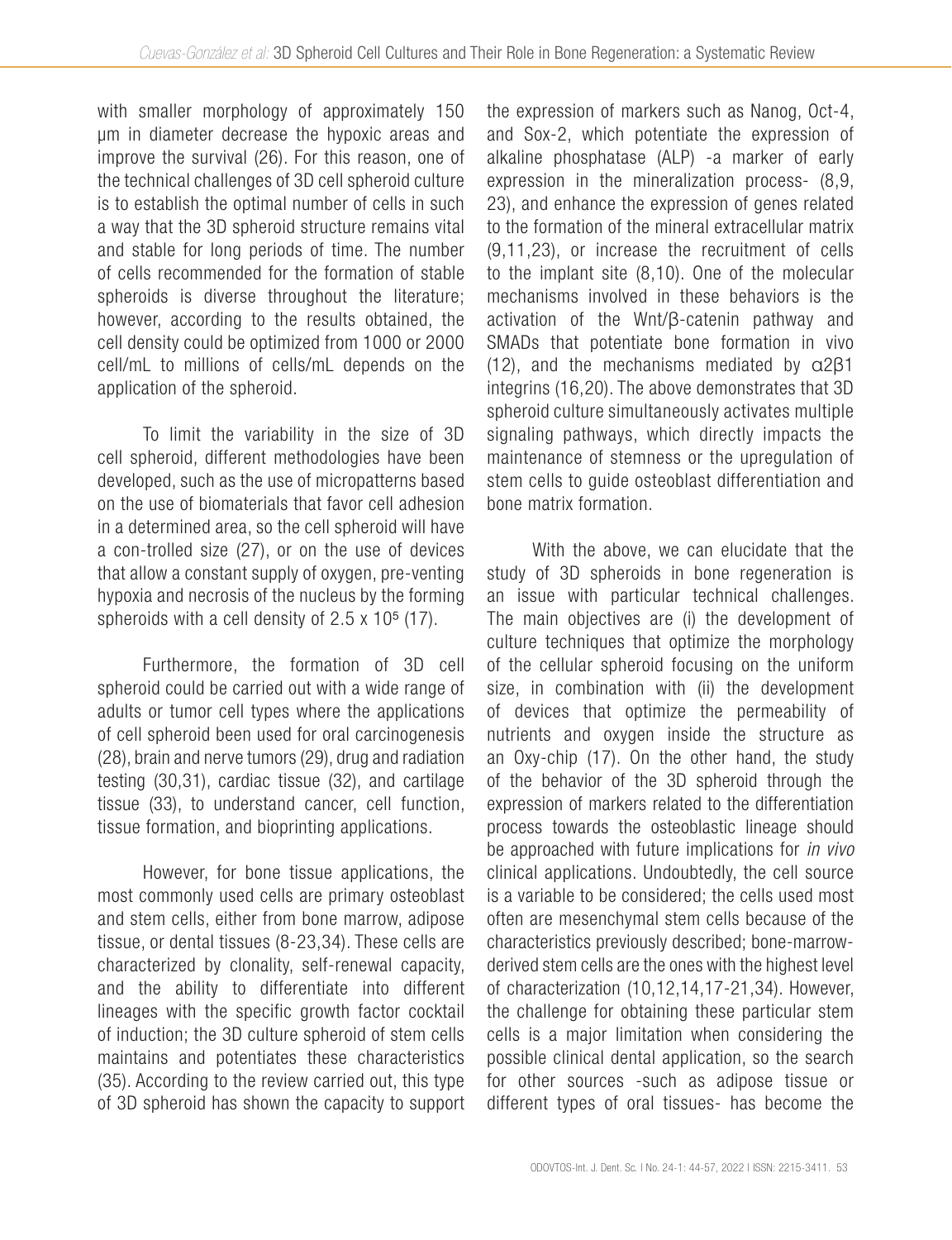object of *in vitro* and *in vivo* analysis (8,9,15,16, 22,23).

In addition, 3D spheroid culture has great advantages in bone tissue regeneration. However, the strategies most common that have been developed in bone application is in combination with the use of organic and inorganic materials in order to optimize the functionality of 3D spheroid cultures: (i) the use of fumarate-vinyl acetate copolymer and chitosan microgels has been evaluated and they create a 3D environment that enables the spheroid to have an extracellular matrix, which allows it to reorganize and acquire mobility (36); and (ii) gelatin methacrylate (GelMA)/ Na2CO3-based microspheres have been developed to allow the formation of CaCo3 crystals, which increase cell adhesion as well as the expression of ALP, suggesting that this model can be applied in the engineering of tissues focused on the regeneration of bone tissue using 3D cultures (37).

Although the advances in research on the potential use of 3D cell spheroids culture in bone regeneration have progressed quickly, as the bioprinting strategy as promising technology for developing construct with specific morphology, there is still a long way to go for clinical application. This is because the constant innovation in spheroid formation methodologies and new technologies for designing functional 3D biomaterials are needed to continue researching the optimal interaction of 3D cell spheroid cultures focused on bone tissue engineering.

# **CONCLUSIONS**

The constant affectations suffered by bone tissue caused by multiple etiologies have led to the search for new strategies to optimally regenerate damaged structures. One of these is 3D cell spheroid cultures from which the strategy for the developing formation and the analysis of the biological behavior of the spheroid in terms of proliferation, survival, and differentiation need continuously be optimized. This confirms that 3D cell spheroid culture has characteristics far superior to monolayer 2D culture. The methods most often used for the formation of 3D spheroid are low adherence surfaces followed by rotational methods, which are simple and easily accessible methodologies. Without a doubt, mesenchymal stem cells are the most widely used cell models due to their regenerative potential; therefore, part of their study involves the identification and analysis of accessible sources. Hence, this study shows a clear and concise update of the different methodologies used for the analysis of 3D spheroid and the future of the use in the application for bone tissue engineering.

# CONFLICTS OF INTEREST

The authors declare nonpotential conflict of interest.

# AUTHOR CONTRIBUTION STATEMENT

Conceptualization: M.V.C.G. and M.A.A.P. Investigation: M.V.C.G. and F.S.O. Methodology: M.V.G.C. and J.C.C.G. Validation: M.V.G.C., J.C.C.G. and M.A.A.P. Data curation: M.V.G.C., J.C.C.G. and F.S.O. Writing-original draft preparation: M.V.C.G. and F.S.O. Writing-review and editing: J.C.C.G. and M.A.A.P. Funding acquisition: M.A.A.P.

# ACKNOWLEDGMENTS

We appreciate the support provided by the CONACYT through its scholarship (number: 326127 and CVU 537149) to Maria Veronica Cuevas Gonzalez during her Doctoral studies in the Programa de Maestría y Doctorado en Ciencias Médicas, Odontológicas y de la Salud at UNAM.

The authors want to thank the financial support by DGAPA-UNAM: PAPIIT IN213821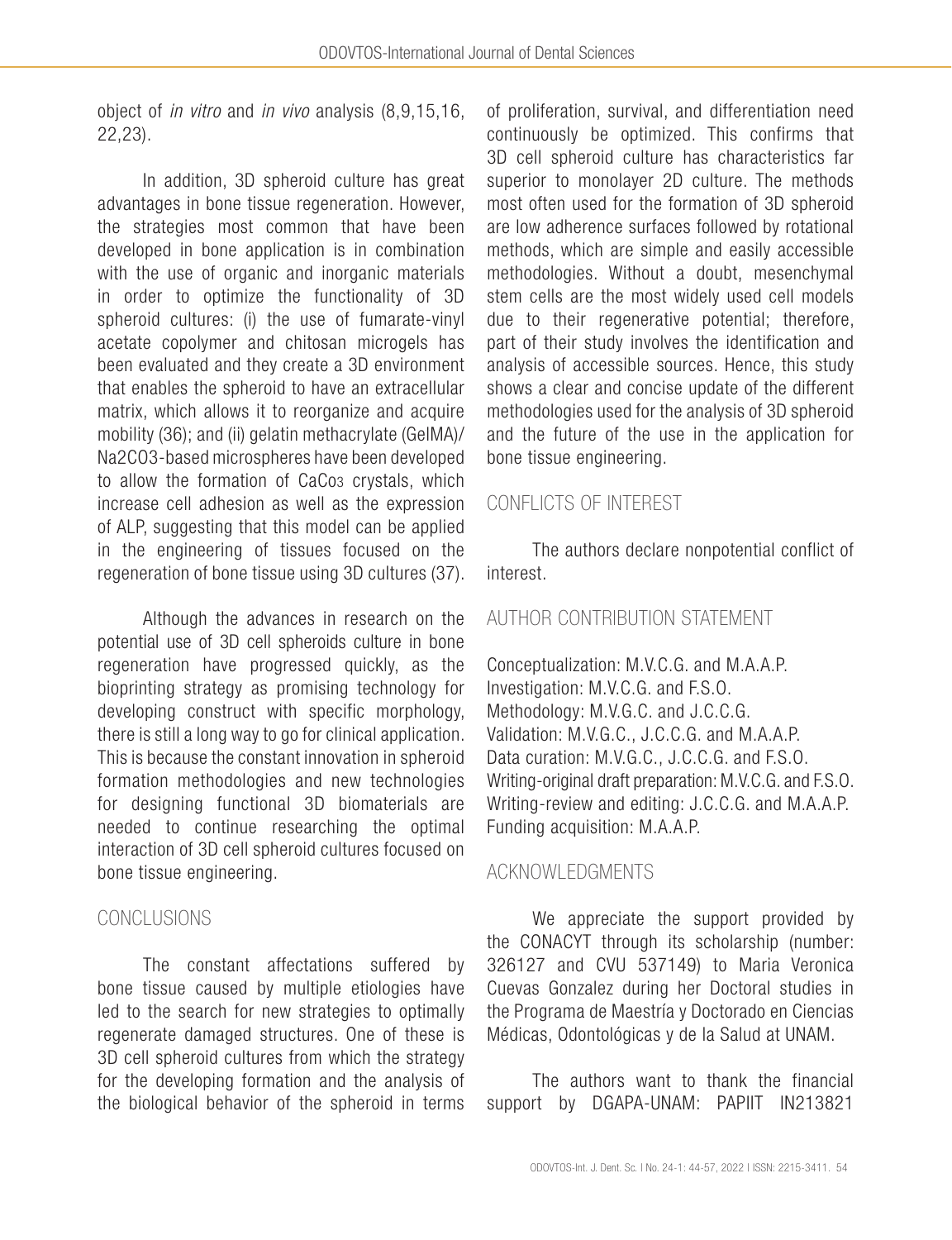project and to CONACYT by the program of Fondo Sectorial de Investigación para la Educación A1-S-9178 project.

# REFERENCES

- 1. Sui B.D., Hu C.H., Liu A.Q., Zheng C.X., Xuan K., Jin Y. Stem cell-based bone regeneration in diseased microenvironments: challenges and solutions. Biomaterials. 2019; 196:18-30.
- 2. Kloss F.R., Offermanns V., Kloss-Brandstätter A. Comparison of allogeneic and autogenous bone grafts for augmentation of alveolar ridge defects -a 12-month retrospective radiographic evaluation. Clin Oral Implants Res. 2018; 29 (11): 1163-1175.
- 3. Saba I., Jakubowska W., Bolduc S., Chabaud S. Engineering tissues without the use of a synthetic scaffold: a twenty-year history of the self-assembly method. Biomed Res Int. 2018; 2018: 1-13.
- 4. Koledova Z. 3D cell culture: an introduction. Methods Mol Biol. 2017; 1612: 1-11.
- 5. Sano K., Usui M., Moritani Y., Nakazawa K., Hanatani T., Kondo H., Nakatomi M., Onizuka S., Iwata T., Sato T., Togari A., Ariyoshi W., Nishihara T., Nakashima K. Co-cultured spheroids of human periodontal ligament mesenchymal stem cells and vascular endothelial cells enhance periodontal tissue regeneration. Regen Ther. 2020; 14: 59-71.
- 6. Lin Y.J., Lee Y.W., Chang C.W., Huang C.C. 3D Spheroids of Umbilical Cord Blood MSC-Derived Schwann Cells Promote Peripheral Nerve Regeneration. Front Cell Dev Biol. 2020; 8: 604946.
- 7. Rooney, A. Extending a Risk-of-Bias Approach to Address In Vitro Studies. in National Toxicology Program Office of Health Assessment and Translation (USA: Environmental Protection Agency (EPA)). 2015.
- 8. He D., Wang R.X., Mao J.P., Xiao B., Chen D.F., Tian W. Three-dimensional spheroid culture promotes the stemness maintenance of cranial stem cells by activating PI3K/ AKT and suppressing NF-κB pathways. Biochem Biophys Res Commun. 2017; 488 (3): 528-533.
- 9. Moritani Y., Usui M., Sano K., Nakazawa K., Hanatani T., Nakatomi M., Iwata T., Sato T., Ariyoshi W., Nishihara T., Nakashima K. Spheroid culture enhances osteogenic potential of periodontal ligament mesenchymal stem cells. J Periodontal Res. 2018; 53 (5): 870-882.
- 10. Suenaga H., Furukawa K.S., Suzuki Y., Takato T., Ushida T. Bone regeneration in calvarial defects in a rat model by implantation of human bone marrow-derived mesenchymal stromal cell spheroids. J Mater Sci Mater Med. 2015; 26 (11): 254.
- 11. Yamaguchi Y., Ohno J., Sato A., Kido H., Fukushima T. Mesenchymal stem cell spheroids exhibit enhanced in-vitro and in-vivo osteoregenerative potential. BMC Biotechnol. 2014; 14:105.
- 12. Imamura A., Kajiya H., Fujisaki S., Maeshiba M., Yanagi T., Kojima H., Ohno J. Corrigendum to "Three-dimensional spheroids of mesenchymal stem/stromal cells promote osteogenesis by activating stemness and Wnt/β-catenin" [Biochem Biophys Res Commun. 2020 523 (2) 458-464]. Biochem Biophys Res Commun. 2020; 525 (3): 819-820.
- 13. Walser R., Metzger W., Görg A., Pohlemann T., Menger M.D., Laschke M.W. Generation of co-culture spheroids as vascularization units for bone tissue engineering. Eur Cells Mater. 2013; 26: 222-233.
- 14. Tiaden A.N., Breiden M., Mirsaidi A., Weber F.A., Bahrenberg G., Glanz S., Cinelli P., Ehrmann M., Richards P.J. Human serine protease HTRA1 positively regulates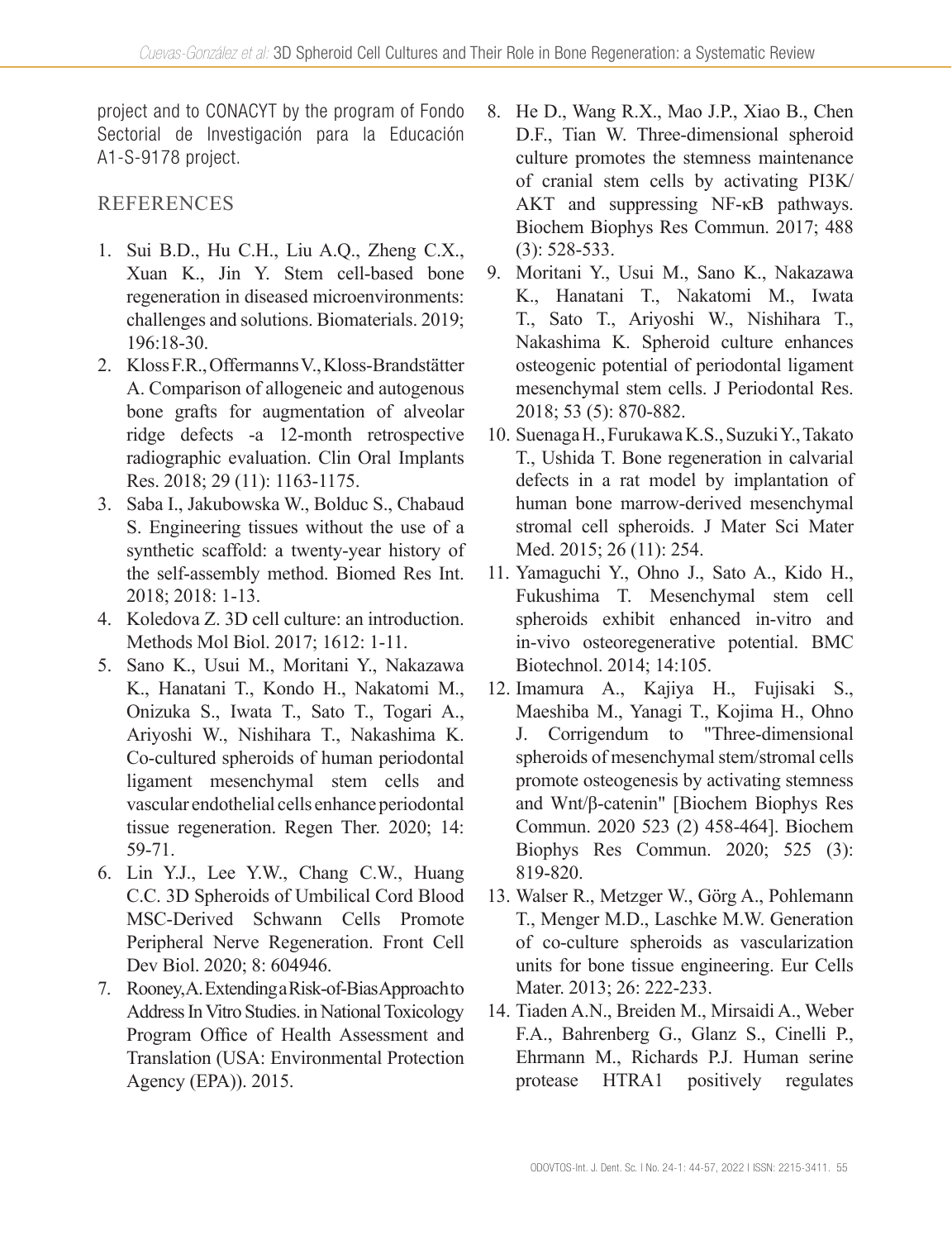osteogenesis of human bone marrow-derived mesenchymal stem cells and mineralization of differentiating bone-forming cells through the modulation of extracellular matrix protein. Stem Cells. 2012; 30 (10): 2271-2282.

- 15. Rumiński S., Kalaszczyńska I., Lewandowska-Szumieł M. Effect of cAMP signaling regulation in osteogenic differentiation of adipose-derived mesenchymal stem cells. Cells. 2020; 9 (7): 1587.
- 16. Yamamoto M., Kawashima N., Takashino N., Koizumi Y., Takimoto K., Suzuki N., Saito M., Suda H. Three-dimensional spheroid culture promotes odonto/osteoblastic differentiation of dental pulp cells. Arch Oral Biol. 2014; 59 (3): 310-317.
- 17. Kamoya T., Anada T., Shiwaku Y., Takano-Yamamoto T., Suzuki O. An oxygenpermeable spheroid culture chip (Oxy chip) promotes osteoblastic differentiation of mesenchymal stem cells. Sens. Actuators B Chem. 2016; 232: 75-83.
- 18. Saiz A.M. Jr., Gionet-Gonzales M.A., Lee M.A., Leach J.K. Conditioning of myoblast secretome using mesenchymal stem/stromal cell spheroids improves bone repair. Bone. 2019; 125: 151-159.
- 19. Fu C., Luo D., Yu M., Jiang N., Liu D., He D., Fu Y., Zhang T., Qiao Y., Zhou Y., Liu Y. Embryonic-like mineralized extracellular matrix/stem cell microspheroids as a bone graft substitute. Adv Healthc Mater. 2018; 7 (19): 1800705.
- 20. Murphy K.C., Hoch A.I., Harvestine J.N., Zhou D., Leach J.K. Mesenchymal stem cell spheroids retain osteogenic phenotype through α2β1 signaling. Stem Cells Transl Med. 2016; 5 (9): 1229-1237.
- 21. Baraniak P.R., McDevitt T.C. Scaffold-free culture of mesenchymal stem cell spheroids in suspension preserves multilineage potential. Cell Tissue Res. 2012; 347 (3): 701-711.
- 22. Gurumurthy B., Bierdeman P.C., Janorkar A.V. Spheroid model for functional osteogenic evaluation of human adipose derived stem cells. J Biomed Mater Res - Part A. 2017; 105 (4): 1230-1236.
- 23. Rumiński S., Kalaszczyńska I., Długosz A., Lewandowska-Szumieł M. Osteogenic differentiation of human adipose-derived stem cells in 3D conditions - comparison of spheroids and polystyrene scaffolds. Eur Cell Mater. 2019; 37: 382-401.
- 24. Ravi M., Paramesh V., Kaviya S.R., Anuradha E., Paul Solomon F.D. 3D cell culture systems: Advantages and applications. J Cell Physiol. 2015; 230 (1): 16-26.
- 25. Nath S.C., Horie M., Nagamori E., Kino-Oka M. Size- and time-dependent growth properties of human induced pluripotent stem cells in the culture of single aggregate. J Biosci Bioeng. 2017; 124 (4): 469-475.
- 26. Langan L.M., Dodd N.J.F., Owen S.F., Purcell W.M., Jackson S.K., Jha A.N. Correction: Direct measurements of oxygen gradients in spheroid culture system using electron paramagnetic resonance oximetry. PLoS One. 2016; 11 (8): e0149492.
- 27. Yanagihara K., Uchida S., Ohba S., Kataoka K., Itaka K. Treatment of bone defects by transplantation of genetically modified mesenchymal stem cell spheroids. Mol Ther Methods Clin Dev. 2018; 9: 358-366.
- 28. Chitturi Suryaprakash R.T., Kujan O., Shearston K., Farah C.S. Three-dimensional cell culture models to investigate oral